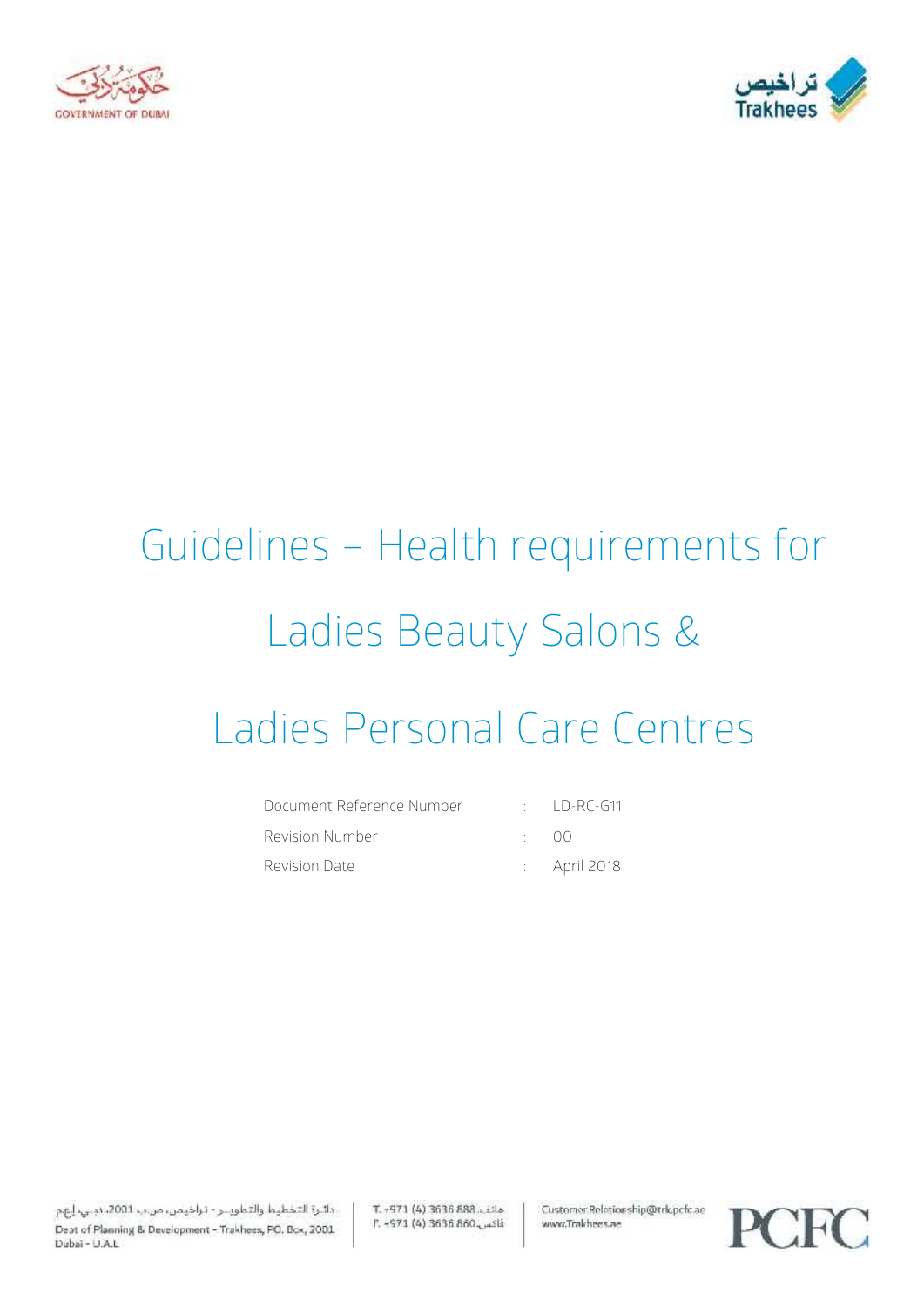

## **1. Purpose:**

To ensure compliance of all ladies beauty salons/personal care centres with the public health requirements set forth by Trakhees. To ensure implementation of unified health requirement in all ladies beauty salons/personal care centers in the area of jurisdiction of Trakhees, Dubai, UAE.

#### 2. **Scope**:

The health requirement is applicable in all ladies' Beauty Salons / personal care centres in Trakhees' jurisdiction in the Emirate of Dubai.

### **3. Responsibility:**

- Director, Inspection Department
- Manager, Retail & Commercial
- Senior Officer, Retail & Commercial
- Officers, Retail & Commercial

### **4. Details of implementation**:

- 4.1 **Documents:**
	- 4.1.1. A valid professional trade license issued from Trakhees Licensing division/JAFZA should be available and the company name/trade name/operating name/licensee should reflect the service provided by the centre.
	- 4.1.2. Updated staff list.
	- 4.1.3. EPHS file (as per Health Circular No.4) with all the required documents for verification.
	- 4.1.4 Only those activities mentioned in the license are allowed to be performed within the facility.
- **4.2 Staff:**
	- 4.2.1. All staff should obtain Occupational Health Cards issued from Trakhees (044364652/044364639) prior to starting the work in the premise. Renewal application shall be placed one month prior to date of expiration.
	- 4.2.2. Staff shall wear light-coloured uniforms while working (except hair colouring activity during which dark coloured uniforms are required). Each employee must have three (3) uniforms and he/she shall wear it during the working hours & keep it clean and presentable.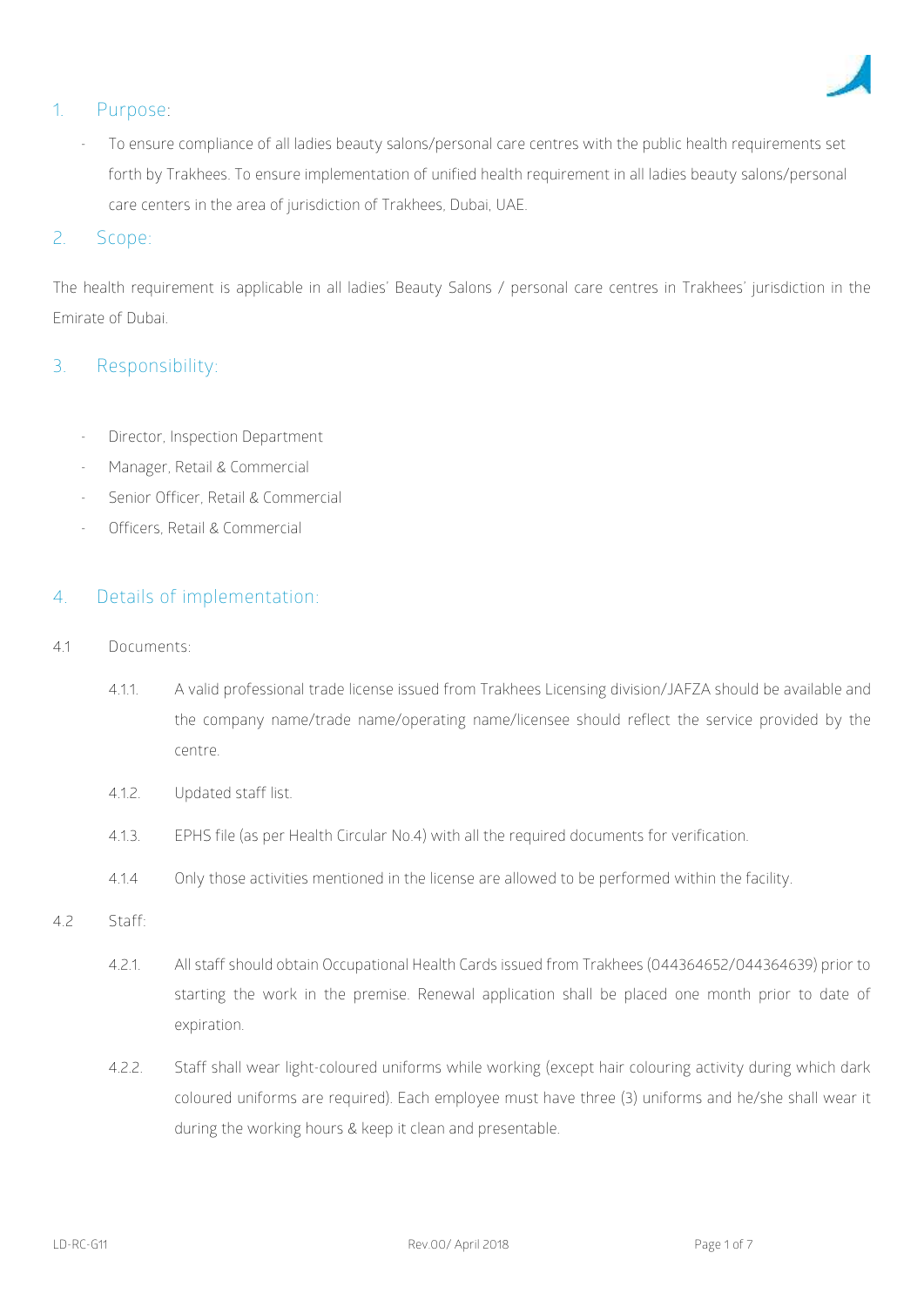

- 4.2.3. Personal hygiene of the staff should be maintained through all the required measures like wearing the Personal Protective Equipment, trimming the nails short, not wearing Jewellery, covering the entire foot, following the NO SMOKING policy etc.
- 4.2.4. Employees must wash and sanitize their hands before and after serving each customer.
- 4.2.5. Unhygienic and inappropriate practices are not allowed in the premises.
- 4.2.6. Gloves must be worn when providing hair coloring service.
- 4.2.7. The employee must avoid dealing with any customer if she suffers from any of the conditions like skin infections, open sores/wounds and infectious/contagious diseases.

#### **4.3 Furniture:**

- 4.3.1. Facility shall be equipped with good quality and comfortable service chairs that are easy to lean. Chairs shall not be provided with ashtrays.
- 4.3.2. Cabinets, storage drawers, display shelves and special storage drawers for staff etc. must be provided and kept well organized, neat and tidy all the time.
- 4.3.3. Waiting area must be provided with appropriate seating arrangements and shall be suitably away from service areas.
- 4.3.4. Counters for hair cutting and styling service must be made of non-absorbable materials, free of cracks and easy to clean and sanitize. The counter shall be made of granite, glass or similar materials (which are impervious and easy to clean) if the counter is provided with wash basins.
- **4.4 The saloon must be provided with:**
	- 4.4.1. A suitable area for cleaning and for preparing hair dyes. The area shall have smooth surfaces that are easily cleaned and disinfected. It should be fitted with appropriate sink/s provided with ceramic tiles minimum half meter high.
	- 4.4.2. Sufficient number of towels & aprons not less than 12 for each dressing chair. Disposable towels are preferred.
	- 4.4.3. A plastic laundry basket to collect used towels and aprons for washing. It is forbidden to re-use towels and aprons without washing, and it is preferred to keep washed and clean towels and aprons in plastic bags for use. It is not allowed to wash or dry towels, linen and aprons inside or outside the shop.
	- 4.4.4. Sufficient number of personal care tools made of approved and good quality materials (disposable tools are preferred).
	- 4.4.5. Valid pest control contract with an approved agency.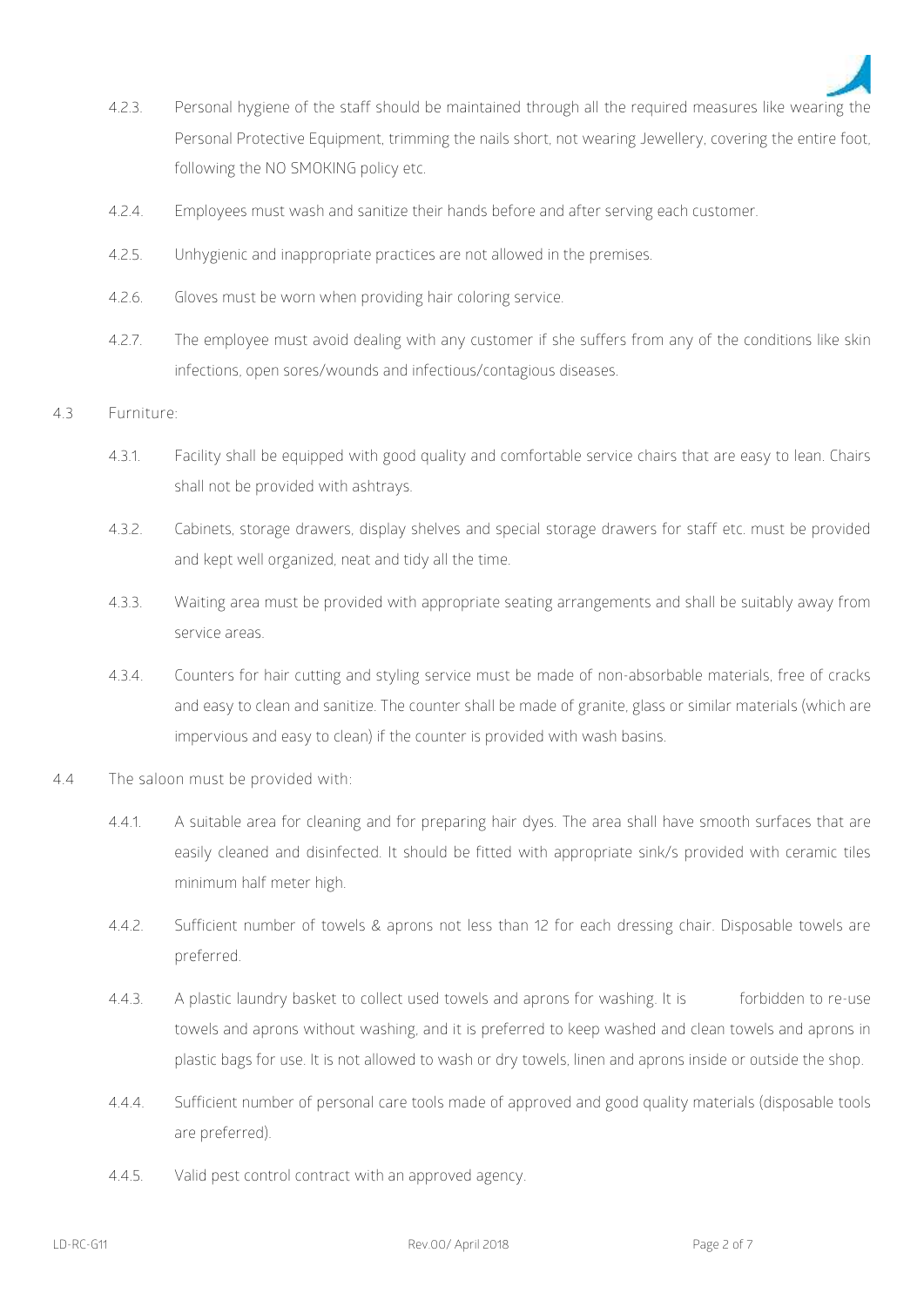- 4.4.6. Waste bins equipped with foot operated covers. Garbage bags placed in the bins shall be emptied frequently after each activity or at least when it is ¾ full. Waste shall never be retained overnight.
- **4.5. Cleaning and Sterilizing:**
	- 4.5.1. Tools must be cleaned manually first and then thoroughly washed in hot water using a brush.
	- 4.5.2. Then keep all the washed tools fully dipped in the disinfectant solution. The disinfectant shall be an approved one and it should be used in the required concentrations. Adequate number of glass jars shall be available and the solution should be changed periodically to ensure effectiveness. It is important to note that tools must be dipped in the solution fully.
	- 4.5.3. UV light sterilizing machine must be provided for metals tools (1 for each 3 chairs) and maintained clean. Tools must be kept inside the machine after cleaning, disinfecting and drying them with considering the capacity of the machine. The lamp of the machine must be changed periodically according to the operating instructions.
	- 4.5.4. Heat sterilizing devices (dry heat or steam) must be provided in the salon, especially for metal tools used for cosmetics and personal care, equipped with thermostat and time control system.
	- 4.5.5. Customers can bring their own bag/container with necessary tools to be used on them provided all the tools are brand new with packing intact to ensure hygiene.
	- 4.5.6. Use clean and sterilized hair brushes that are kept in clean and suitable drawers and it must be separated from used tools. It is not allowed to re-use brushes among customers unless washed and sterilized properly.
	- 4.5.7. Non-metal nail care tools and face sponges must be disposable and packaged well. It is not allowed to re use them for other customers, and must be properly disposed after use.
	- 4.5.8. Sitting and servicing areas, floors, surfaces, corners, sauna and steam rooms, as well as cabinets, shelves, drawers, curtains and toilets must be cleaned and disinfected as required.
	- 4.5.9. Disposable wooden sticks (spatula) must be used for waxing, and it is not allowed to double dip the stick in the waxing container or use it for other customers. A poster for "No double dipping" must be provided.
	- 4.5.10. Single use wax roller should be provided in case required to be use.
	- 4.5.11. Disposable bed (paper) cover must be provided and changed after each customer in service area. The new one will be placed just prior to providing the service, so that the customer satisfaction shall be ensured.
	- 4.5.12. All facial machines must be maintained clean and disinfected, and the water must be changed periodically. The water bowl of the machine must be made of glass to ensure the purity of water always and the internal heater must be made of rustproof material. Distilled water is preferred to be used to prevent sedimentation.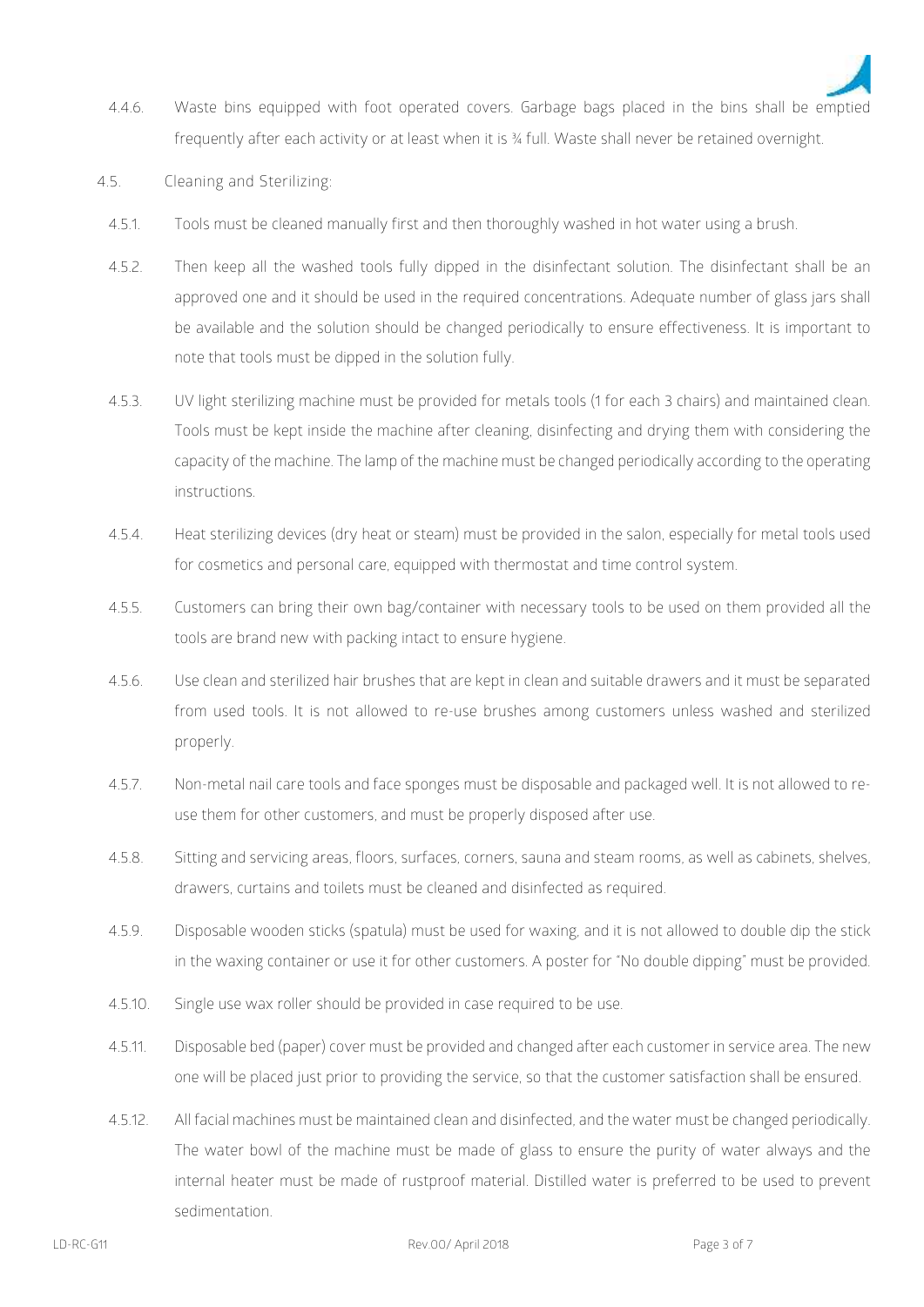

- 4.5.13. Needed amount of cosmetic should be taken from the main container into a clean and disinfected bowl using disposable spatulas to be used. It is not allowed to use the product directly from its container.
- 4.5.14. Hands and feet must be washed, cleaned, disinfected and kept dry during manicure and pedicure operations. Legs shall not be shaved within 24 hours of pedicure procedure as a measure to prevent infection through the micro-cuts which normally happen during shaving.
- **4.6. Cosmetics:**
	- 4.6.1. Hair dyes, cosmetics and personal care products must be registered with Consumer Products Safety Section in Dubai Municipality.
	- 4.6.2. It is not allowed to create beauty products/blends and use or sell to customers. Sticker must be placed on the cosmetic container shows opening date, especially for products that rely on expiration period from the date of opening.
	- 4.6.3. Hair colouring instructions and timings must be followed to avoid risks of skin absorption and all instructions on cosmetic and personal care products about mixing steps and ratios, sensitivity test and precautions must be followed.
	- 4.6.4. The salon can keep not more than (5) containers of each cosmetic product for display. But for sale (if permitted in the license) and regular use in the salon, they can store required quantity.
- **4.7 General Requirements:**
	- 4.7.1 Smoking is not allowed in the salon, and No Smoking signs must be provided.
	- 4.7.2. Accommodation and cooking are not allowed in the salon.
	- 4.7.3 Not allowed to use black colour on the skin or hair as an alternative for Henna.
	- 4.7.4 Not allowed to use hair removal machines such as laser and Intense Pulsed Light (IPL) in salons and beauty centers. Machines related to treatment and therapy must have approval from Dubai Health Authority.
	- 4.7.5. Alum if used for disinfection shall be of single use to prevent cross contamination.
	- 4.7.6 Animals are not allowed in the salon.
	- 4.7.7 Not allowed to use gas cylinders in the salon.
- 4.8. **Moroccan bath**:
	- 4.8.1. Ensure not to provide the service for customers with skin diseases.
	- 4.8.2. Walls and floors and ceiling must be made of smooth and easy to clean surfaces.
	- 4.8.3. The bath must be cleaned immediately after each customer.
	- 4.8.4. Moroccan bath must be completely isolated from other sections of the salon.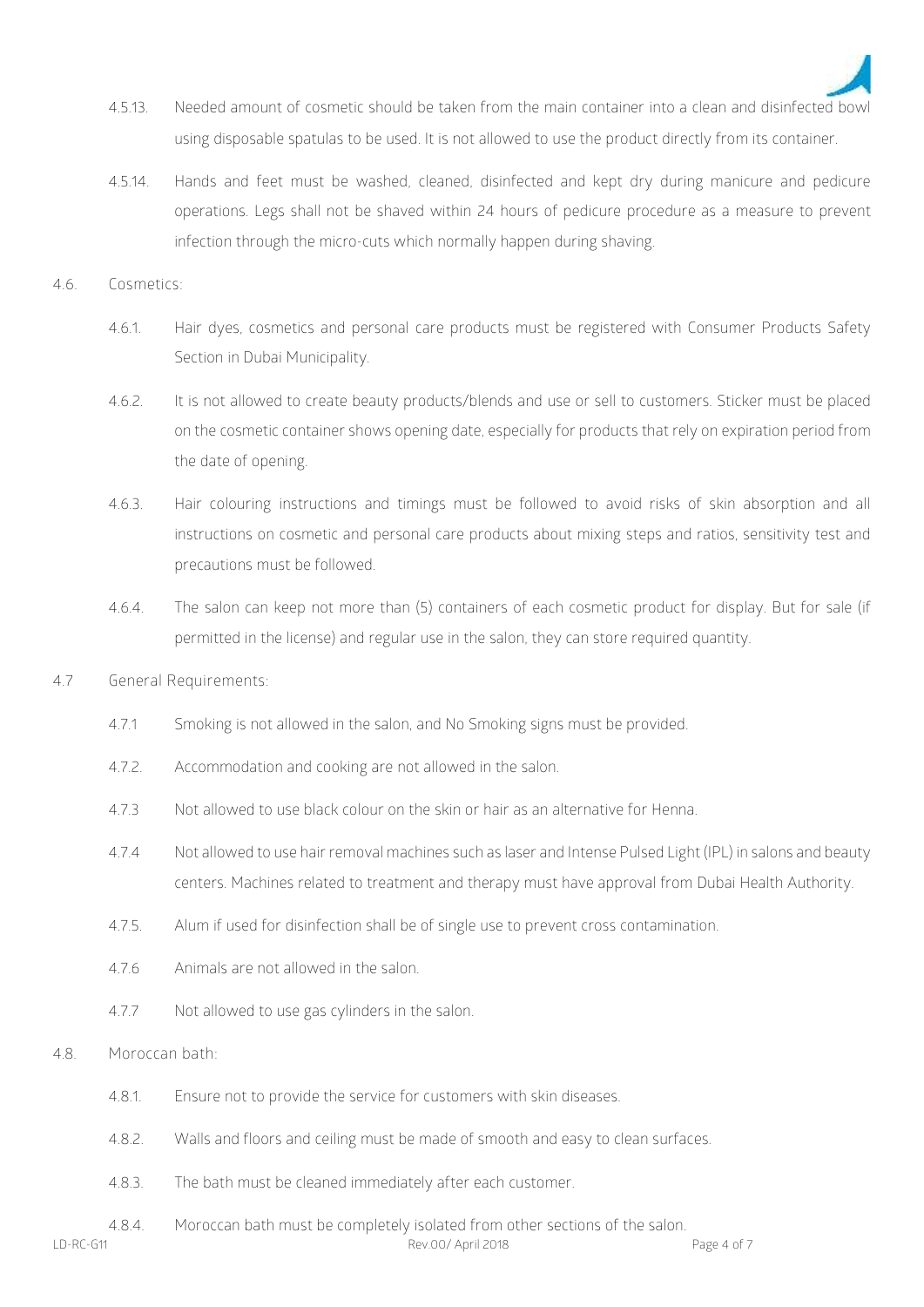

- 4.8.5. Separate dressing room must be provided for the bath.
- 4.8.6. Cabinets (with locks) for customers' clothes and footwear, and cabinets' legs should be made of materials not subject to rust and are not adjacent to the floor.
- 4.8.7. High standards of cleaning, sanitizing and drying must be applied in the bath before providing service to customers, especially in shower areas.
- 4.8.8. Used towels must be kept in baskets to be washed and cleaned, and it is not allowed to re-use towels for other customers unless they are washed, cleaned and dried properly.
- 4.8.9. Disposable Lootah sponge must be provided for each customer and it is not allowed to re-use it for others. Proper disposal of the sponges are requested.
- 4.8.10. All products used must be approved and or registered in Dubai Municipality. Not allowed to use any other self-made products.
- 4.8.11. Maintain appropriate temperature in the bath to avoid thermal shock or skin burns. It is preferred to test the bath temperature by workers before serving customers.
- 4.8.12. Regular maintenance inside the bath to avoid molds growth on floors, walls, ceilings, lying and shower areas.
- 4.8.13. Wearing gloves during the service is preferred.
- 4.8.15. Provide non-slip bath mats around shower areas in steam bath rooms.
- 4.8.16. Not allowed to appear inappropriately with bathrobe outside the bath.
- **4.9. Management responsibilities:**
	- 4.9.1. Management must be aware of the health requirements set forth by Trakhees.
	- 4.9.2. Corrective and preventive actions must be taken if failed to comply with the requirements.
	- 4.9.3. Monitoring health practices of employees and directing them to the best practices continuously.
	- 4.9.4. Educating new employees about work procedures and best health practices to be followed before starting the job in the salon.
	- 4.9.5. Reviewing & complying with all comments mentioned in the inspection report within stipulated time.
	- 4.9.6. Verifying staff's occupational health card and expiry dates. New employees should not be allowed to start the job unless they obtain the occupational health test.
	- 4.9.7. It is important to ensure the facility is not being utilized for accommodation, cooking or storing personal needs of staff in the salon.